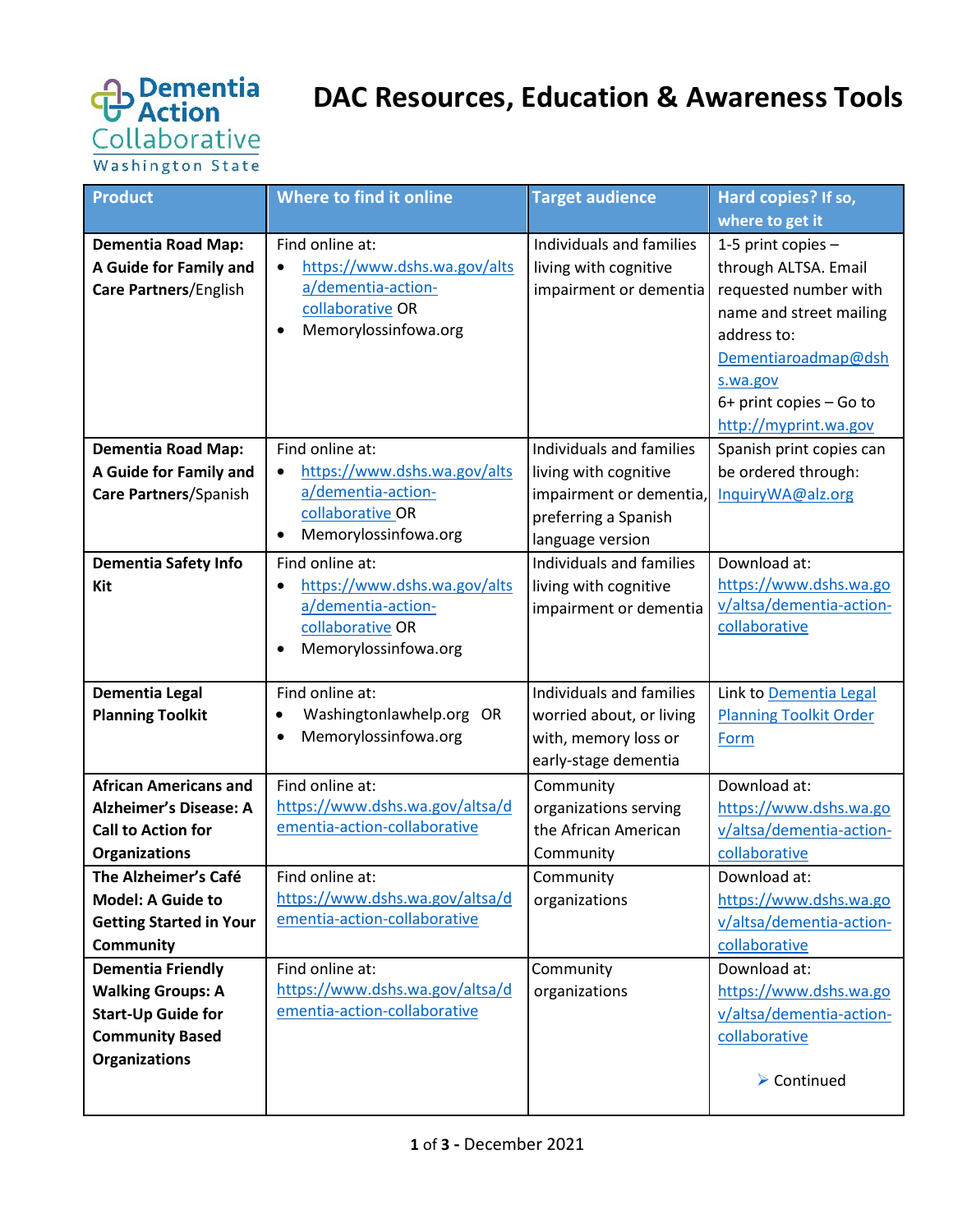| <b>Promotional Toolkit -</b> | Access toolkit here:                                            | Health and social service                   | N/A the toolkit is                       |
|------------------------------|-----------------------------------------------------------------|---------------------------------------------|------------------------------------------|
| memorylossinfowa.org         | https://drive.google.com/drive/fol                              | providers, community                        | available in a digital                   |
| webpage, including a         | ders/1lWUTYi1vixHdyw-                                           | organizations, Area                         | format only, but                         |
| <b>Rack Card</b>             | 4kOQTP niOsXiUZ47?usp=sharing                                   | Agencies on Aging,                          | materials may be printed                 |
|                              | People may also request the                                     | Alzheimer's Association,                    | on-site.                                 |
|                              |                                                                 | libraries, faith                            |                                          |
|                              | Promotional Toolkit through the                                 | communities, senior                         |                                          |
|                              | Rack Card Order Form and a link                                 | centers, etc.                               |                                          |
|                              | will be emailed to them with the                                |                                             |                                          |
|                              | option to receive the documents                                 |                                             |                                          |
|                              | as email attachments.                                           |                                             |                                          |
| Rack card to promote         | Available in PDF as part of the                                 | General public. With the                    | Link to the Rack Card                    |
| the                          | Promotional Toolkit or by request:                              | following distributing                      | <b>Order Form</b>                        |
| <b>Memorylossinfowa.org</b>  | crmcbride@alz.org                                               | them: health and social                     |                                          |
| webpage                      |                                                                 | service providers,                          |                                          |
|                              |                                                                 | community                                   |                                          |
|                              |                                                                 | organizations, Area                         |                                          |
|                              |                                                                 | Agencies on Aging,                          |                                          |
|                              |                                                                 | Alzheimer's Association,                    |                                          |
|                              |                                                                 | libraries, senior centers,                  |                                          |
|                              |                                                                 | etc.                                        |                                          |
| <b>Rack card to promote</b>  | People may also request the                                     | General public. With the                    | Link to the Rack Card                    |
| the Value of Early           | Promotional Toolkit through the                                 | following distributing                      | <b>Order Form</b>                        |
| <b>Diagnosis</b>             | Rack Card Order Form and a link                                 | them: health and social                     |                                          |
|                              | will be emailed to them with the                                | service providers,                          |                                          |
|                              | option to receive the documents                                 | community                                   |                                          |
|                              | as email attachments.                                           | organizations, Area                         |                                          |
|                              |                                                                 | Agencies on Aging,                          |                                          |
|                              |                                                                 | Alzheimer's Association,                    |                                          |
|                              |                                                                 | libraries, faith                            |                                          |
|                              |                                                                 | communities, senior                         |                                          |
|                              |                                                                 | centers, etc.                               |                                          |
| Let's Talk Dementia          | View online at:                                                 | Public, individuals and                     | <b>No</b>                                |
| <b>Videos</b>                | https://www.dshs.wa.gov/altsa/d<br>ementia-action-collaborative | families living with or                     |                                          |
|                              |                                                                 | worried about cognitive                     |                                          |
|                              |                                                                 | impairment or                               |                                          |
|                              |                                                                 | dementia, community                         |                                          |
|                              |                                                                 | organizations, health<br>and social service |                                          |
|                              |                                                                 |                                             |                                          |
|                              |                                                                 | providers                                   |                                          |
| <b>Bree Dementia Care</b>    | View online at:<br>https://www.dshs.wa.gov/altsa/d              | Primary care                                | No, but may be                           |
| <b>Guidelines</b>            | ementia-action-collaborative                                    | practitioners and care                      | downloaded from site in<br>$2nd$ column. |
|                              | Or at:                                                          | teams                                       |                                          |
|                              | http://www.breecollaborative.org                                |                                             |                                          |
|                              | (See Our Topics)                                                |                                             |                                          |